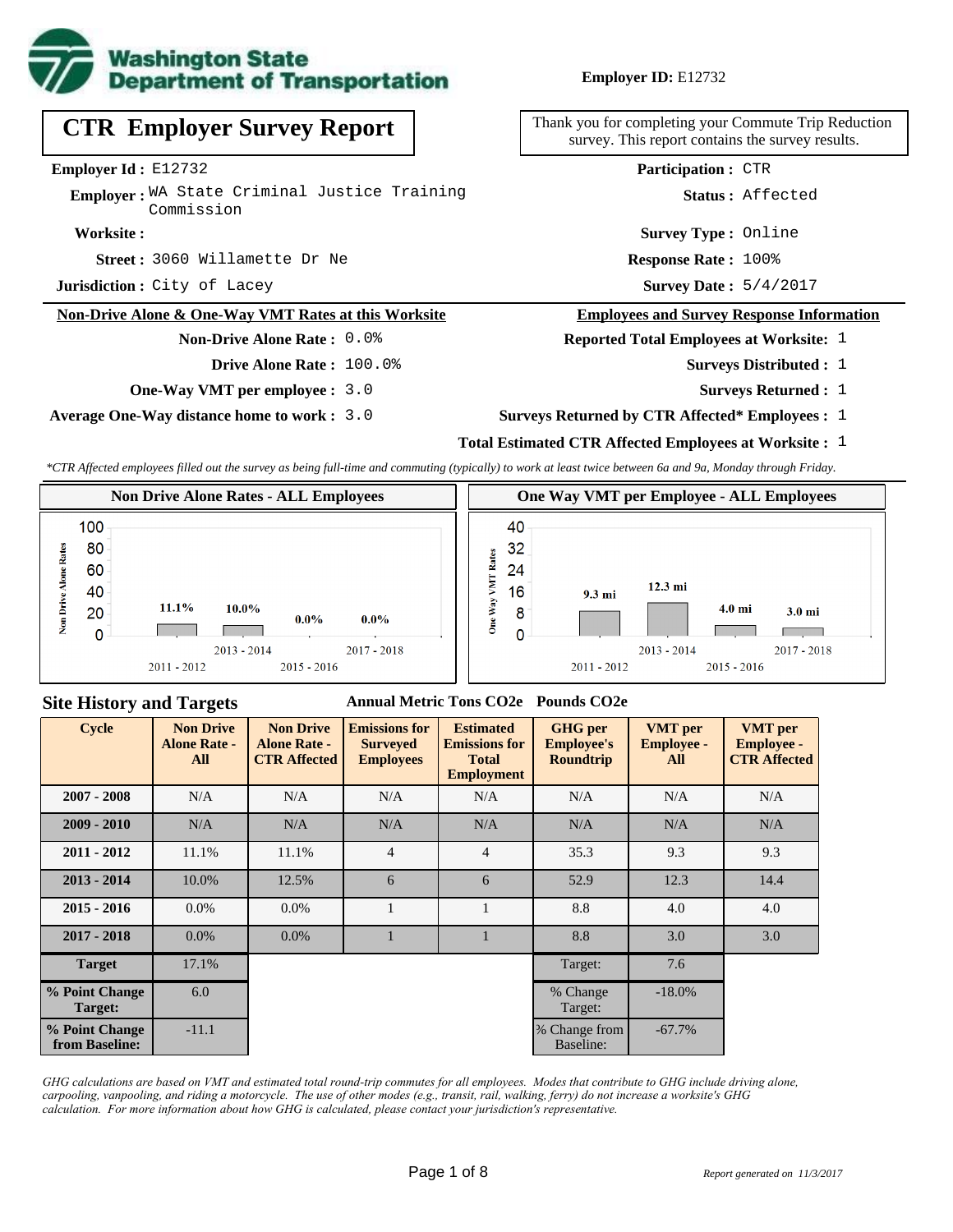

## **Commute Trips By Mode - All Employees**

**Q.4: Last week, what type of transportation did you use each day to commute TO your usual work location? (Mode used for the longest distance.)**



*\* Motorcycle-1 is now included in Drive Alone and Motorcycle-2 is included in Carpool. Information about these trips is still available by request.*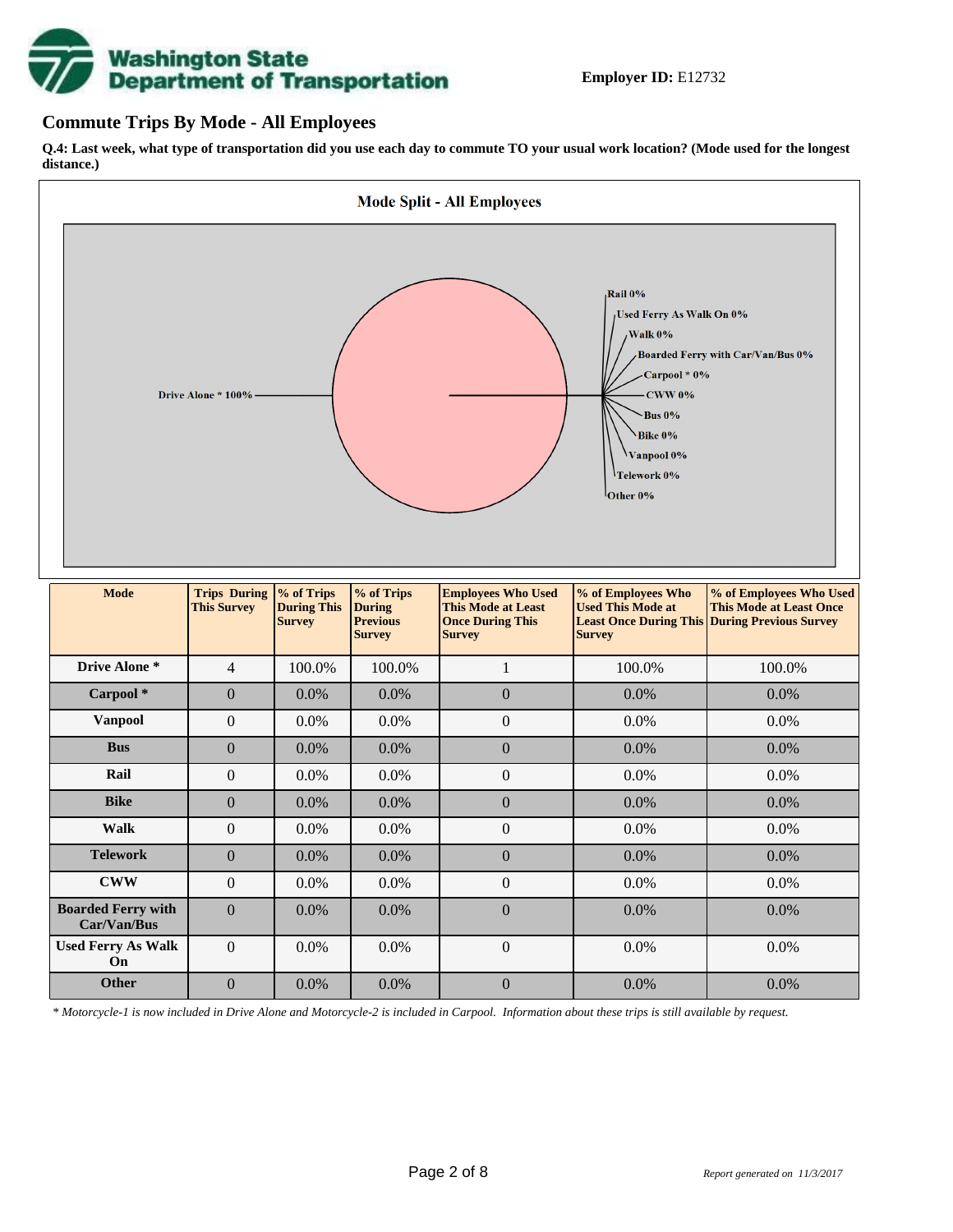

## **Commute Trips By Mode - Affected Employees**

**Q.4: Last week, what type of transportation did you use each day to commute TO your usual work location? (Mode used for the longest distance.)**



*\* Motorcycle-1 is now included in Drive Alone and Motorcycle-2 is included in Carpool. Information about these trips is still available by request.*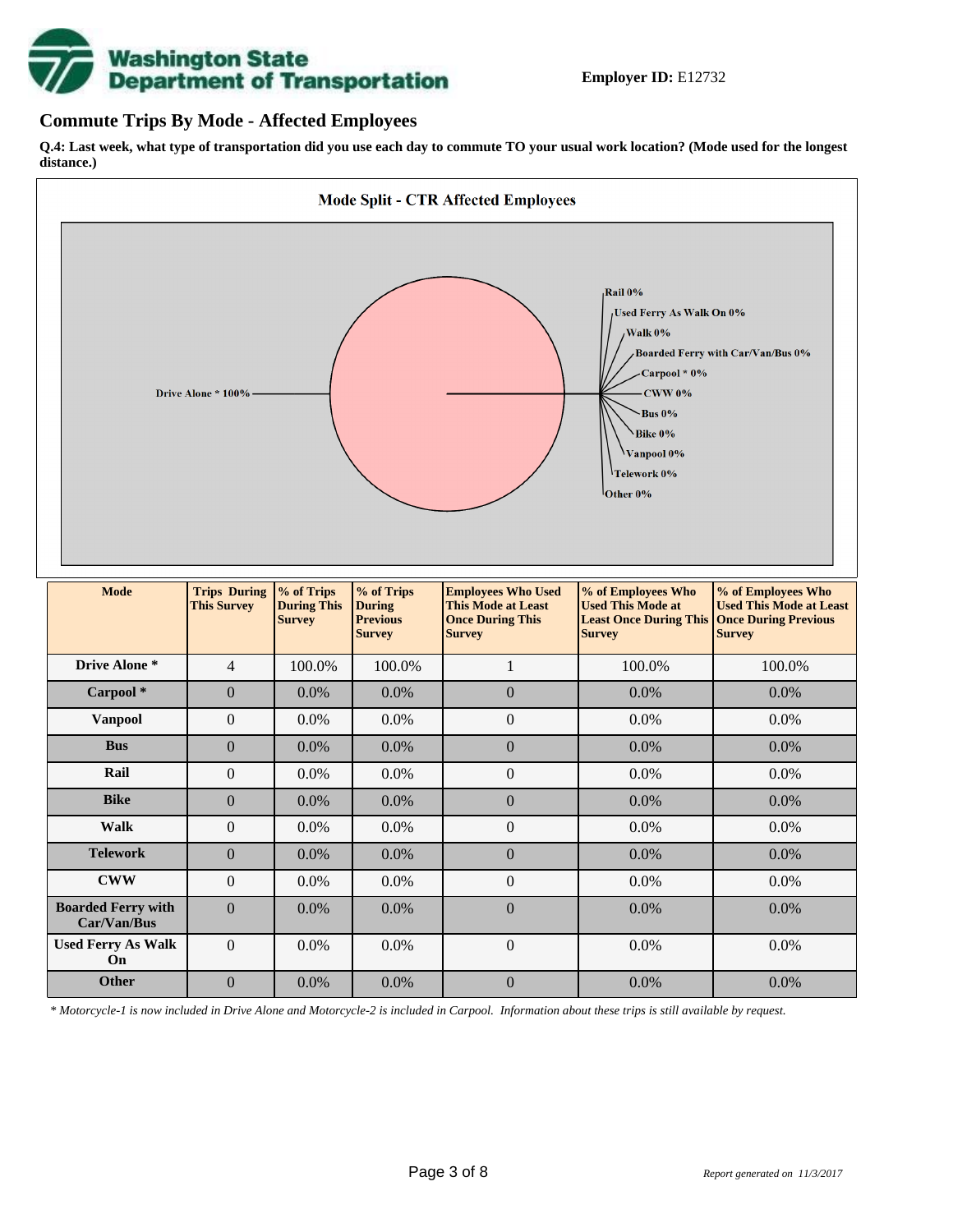

## **Alternative Modes - Number of Employees Who Used a Non-Drive Alone Mode:**

| <b>Non-Drive Alone</b><br><b>Number Of Days</b> | <b>Exactly this # of</b><br><b>Employees</b> | <b>Exactly this % of</b><br><b>Employees</b> | At least # of<br><b>Employees</b> | At least % of<br>employees |
|-------------------------------------------------|----------------------------------------------|----------------------------------------------|-----------------------------------|----------------------------|
| 0 Day                                           |                                              | 100%                                         |                                   | 100%                       |
| 1 Days                                          | $\overline{0}$                               | 0%                                           | $\Omega$                          | 0%                         |
| 2 Days                                          | $\overline{0}$                               | 0%                                           | $\Omega$                          | 0%                         |
| 3 Days                                          | $\theta$                                     | 0%                                           | $\Omega$                          | 0%                         |
| 4 Days                                          | $\theta$                                     | 0%                                           | $\Omega$                          | 0%                         |
| 5 Days                                          | 0                                            | 0%                                           | $\theta$                          | 0%                         |
| <b>6 or More Days</b>                           | 0                                            | 0%                                           | $\Omega$                          | 0%                         |

## **Count by Occupancy of Carpools and Vanpools**

**Q.4 If you used a carpool or vanpool as part of your commute, how many people (age 16 or older) are usually in the vehicle?**

| <b>Ridesharing Occupancy</b> | <b>Mode</b> | <b>Response Count</b> |
|------------------------------|-------------|-----------------------|
| $2*$                         | Carpool     | $\theta$              |
| 3                            | Carpool     | $\overline{0}$        |
| 4                            | Carpool     | $\boldsymbol{0}$      |
| 5                            | Carpool     | $\overline{0}$        |
| >5                           | Carpool     | $\boldsymbol{0}$      |
| $<$ 5                        | Vanpool     | $\overline{0}$        |
| 5                            | Vanpool     | $\overline{0}$        |
| 6                            | Vanpool     | $\boldsymbol{0}$      |
| 7                            | Vanpool     | $\boldsymbol{0}$      |
| 8                            | Vanpool     | $\overline{0}$        |
| 9                            | Vanpool     | $\overline{0}$        |
| 10                           | Vanpool     | $\overline{0}$        |
| 11                           | Vanpool     | $\boldsymbol{0}$      |
| 12                           | Vanpool     | $\boldsymbol{0}$      |
| 13                           | Vanpool     | $\boldsymbol{0}$      |
| 14                           | Vanpool     | $\overline{0}$        |
| >14                          | Vanpool     | $\boldsymbol{0}$      |

\* Motorcycle-2 counted with Carpool-2 for this table.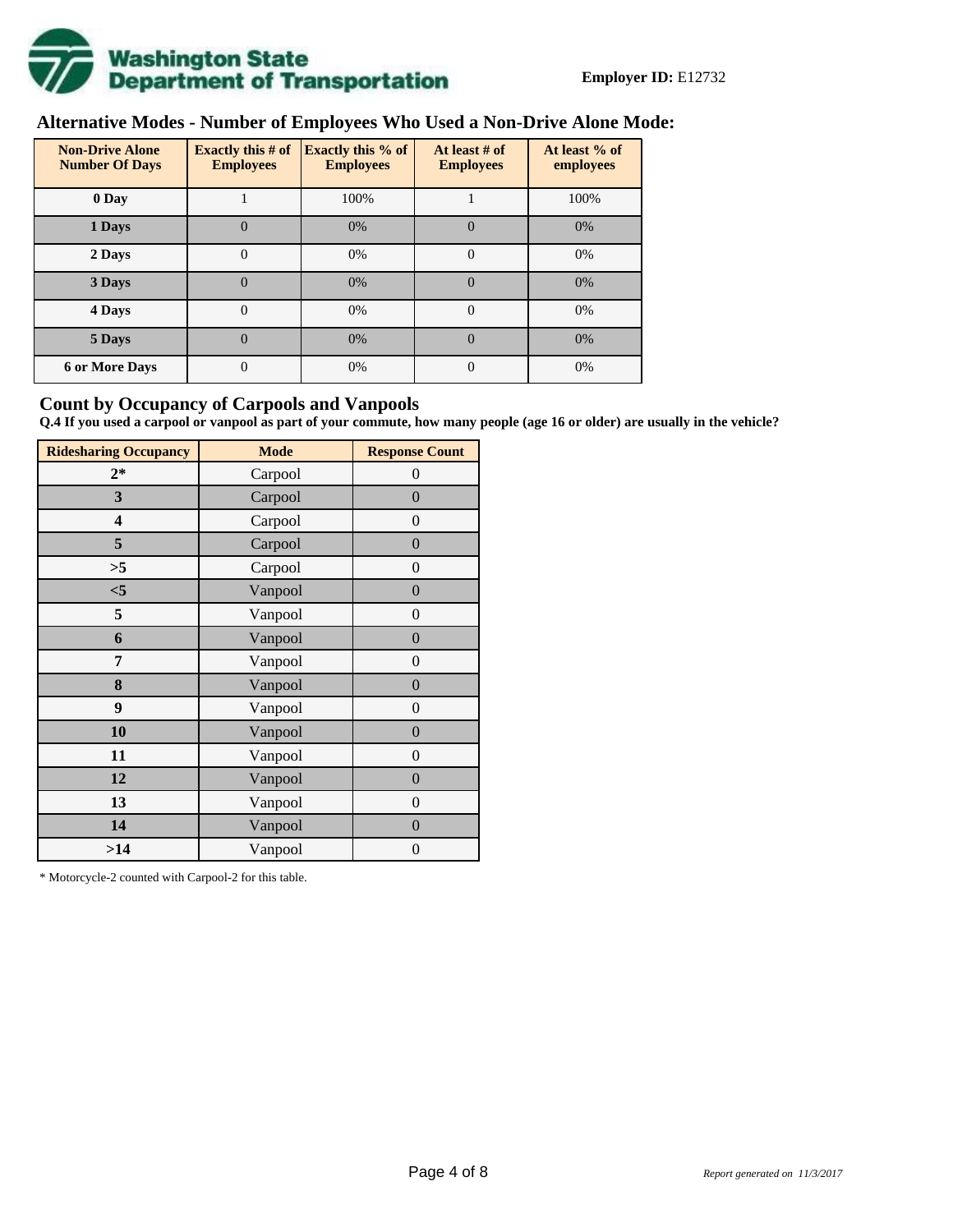

## **Reported Work Schedule - All Employees**

**Q.8 Which of the following best describes your work schedule?**

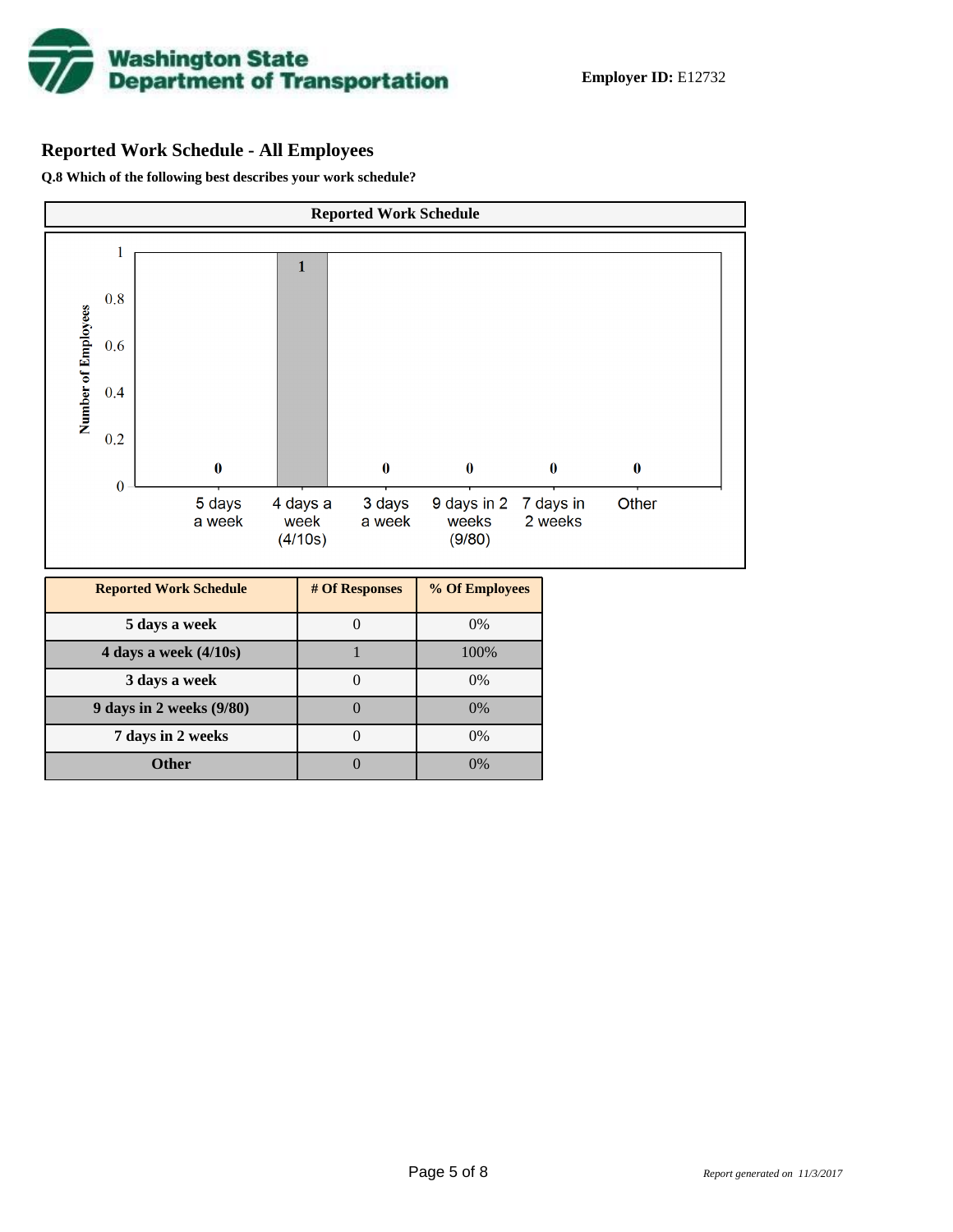

## **Parking and Telework**

**Q.9: On the most recent day that you drove alone to work, did you pay to park? (Mark "yes" if you paid that day, if you prepaid, if you are billed later, or if the cost of parking is deducted from your paycheck.)**



**Q.10: How many days do you typically telework?**

| <b>Telework Frequency</b>           | # of Responses | % of Responses |
|-------------------------------------|----------------|----------------|
| No Answer/Blank                     |                | $0.0\%$        |
| I don't telework                    |                | $0.0\%$        |
| Occasionally, on an as-needed basis |                | 100.0%         |
| 1-2 days/month                      |                | $0.0\%$        |
| 1 day/week                          |                | $0.0\%$        |
| 2 days/week                         |                | $0.0\%$        |
| 3 days/week                         |                | $0.0\%$        |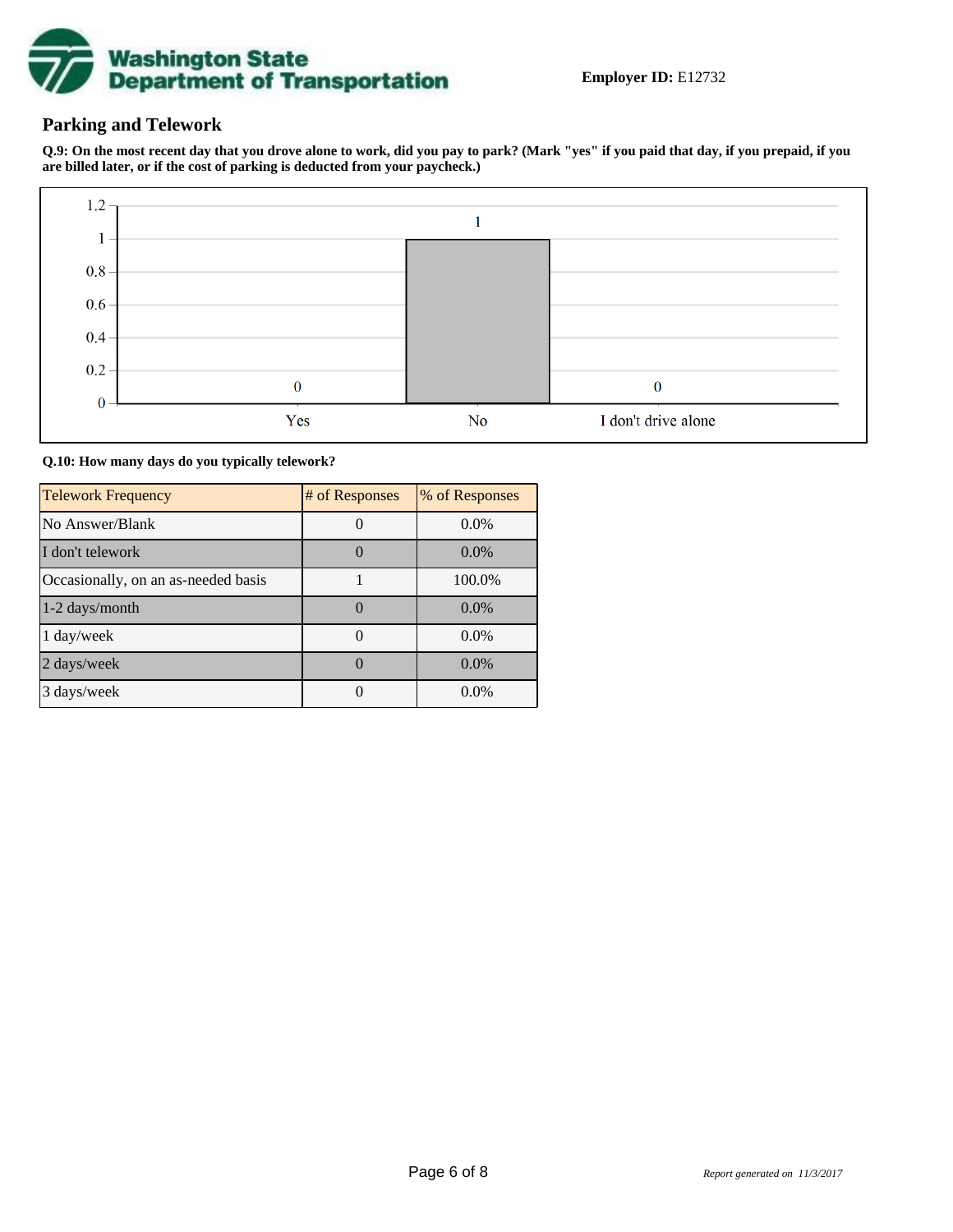

## **Reasons for driving alone to work/not driving alone to work**

**Q11. When you do not drive alone to work, what are the three most important reasons?**

| <b>Question Text</b>                                           | # of Responses | % of Responses |
|----------------------------------------------------------------|----------------|----------------|
| To save money                                                  |                | 33.3%          |
| I have the option of teleworking                               |                | 33.3%          |
| Environmental and community benefits                           | $\mathbf{1}$   | 33.3%          |
| Financial incentives for carpooling, bicycling or walking.     | $\Omega$       | $0.0\%$        |
| Free or subsidized bus, train, vanpool pass or fare benefit    | $\Omega$       | $0.0\%$        |
| Personal health or well-being                                  | $\Omega$       | 0.0%           |
| Cost of parking or lack of parking                             | $\Omega$       | 0.0%           |
| To save time using the HOV lane                                | $\Omega$       | $0.0\%$        |
| Driving myself is not an option                                | $\Omega$       | 0.0%           |
| Emergency ride home is provided                                | $\Omega$       | 0.0%           |
| I receive a financial incentive for giving up my parking space | $\theta$       | $0.0\%$        |
| Preferred/reserved carpool/vanpool parking is provided         | $\Omega$       | 0.0%           |
| Other                                                          | $\theta$       | 0.0%           |

#### **Q12. When you drive alone to work, what are the three most important reasons?**

| <b>Question Text</b>                                      | # of Responses   | % of Responses |
|-----------------------------------------------------------|------------------|----------------|
| My commute distance is too short                          |                  | 33.3%          |
| Family care or similar obligations                        |                  | 33.3%          |
| I like the convenience of having my car                   |                  | 33.3%          |
| Riding the bus or train is inconvenient or takes too long | $\Omega$         | $0.0\%$        |
| I need more information on alternative modes              | $\Omega$         | $0.0\%$        |
| My job requires me to use my car for work                 | $\Omega$         | $0.0\%$        |
| Bicycling or walking isn't safe                           | $\theta$         | $0.0\%$        |
| There isn't any secure or covered bicycle parking         | $\left( \right)$ | $0.0\%$        |
| Other                                                     | 0                | $0.0\%$        |